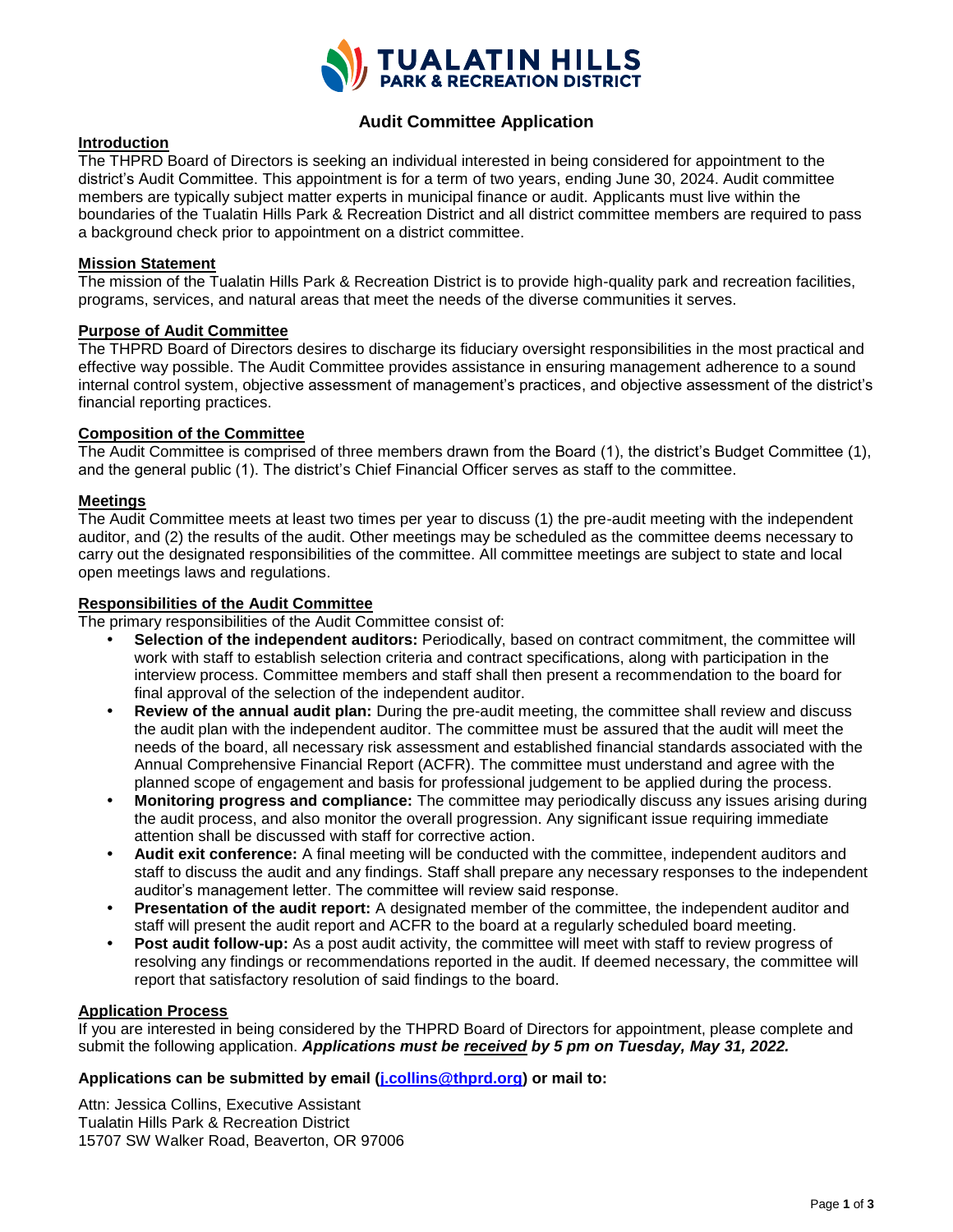

| <b>Audit Committee Application</b>     |                                                                                                                    |       |                                          |  |  |  |
|----------------------------------------|--------------------------------------------------------------------------------------------------------------------|-------|------------------------------------------|--|--|--|
|                                        | First/Last Name: <u>Contract Communication</u>                                                                     |       | Today's Date (mm/dd/yy): _______________ |  |  |  |
| Address:                               |                                                                                                                    |       |                                          |  |  |  |
|                                        | Home Phone: _______________________Work Phone: _______________________________Cell Phone: ____________________     |       |                                          |  |  |  |
| Email:                                 |                                                                                                                    |       |                                          |  |  |  |
| Please answer the following questions. |                                                                                                                    |       |                                          |  |  |  |
|                                        | 1. Please explain your interest in serving on the THPRD Audit Committee.                                           |       |                                          |  |  |  |
|                                        |                                                                                                                    |       |                                          |  |  |  |
|                                        |                                                                                                                    |       |                                          |  |  |  |
|                                        |                                                                                                                    |       |                                          |  |  |  |
|                                        |                                                                                                                    |       |                                          |  |  |  |
|                                        | 2. What is THPRD's most notable asset to you as a user?                                                            |       |                                          |  |  |  |
|                                        |                                                                                                                    |       |                                          |  |  |  |
|                                        |                                                                                                                    |       |                                          |  |  |  |
|                                        |                                                                                                                    |       |                                          |  |  |  |
|                                        |                                                                                                                    |       |                                          |  |  |  |
|                                        | 3. Have you served on other (including THPRD) boards or volunteer committees? If so, please list your involvement. |       |                                          |  |  |  |
|                                        |                                                                                                                    |       |                                          |  |  |  |
|                                        |                                                                                                                    |       |                                          |  |  |  |
|                                        |                                                                                                                    |       |                                          |  |  |  |
|                                        |                                                                                                                    |       |                                          |  |  |  |
|                                        | 4. Please describe any work experience or areas of expertise that you feel would benefit the Audit Committee.      |       |                                          |  |  |  |
|                                        |                                                                                                                    |       |                                          |  |  |  |
|                                        |                                                                                                                    |       |                                          |  |  |  |
|                                        |                                                                                                                    |       |                                          |  |  |  |
|                                        |                                                                                                                    |       |                                          |  |  |  |
| 5.                                     | Do you live within the boundaries of the Tualatin Hills Park & Recreation District?                                | O Yes | $\bigcirc$ No                            |  |  |  |
| 6.                                     | If you are not selected for the committee, would you be interested in other volunteer<br>opportunities with THPRD? | O Yes | $\bigcirc$ No                            |  |  |  |